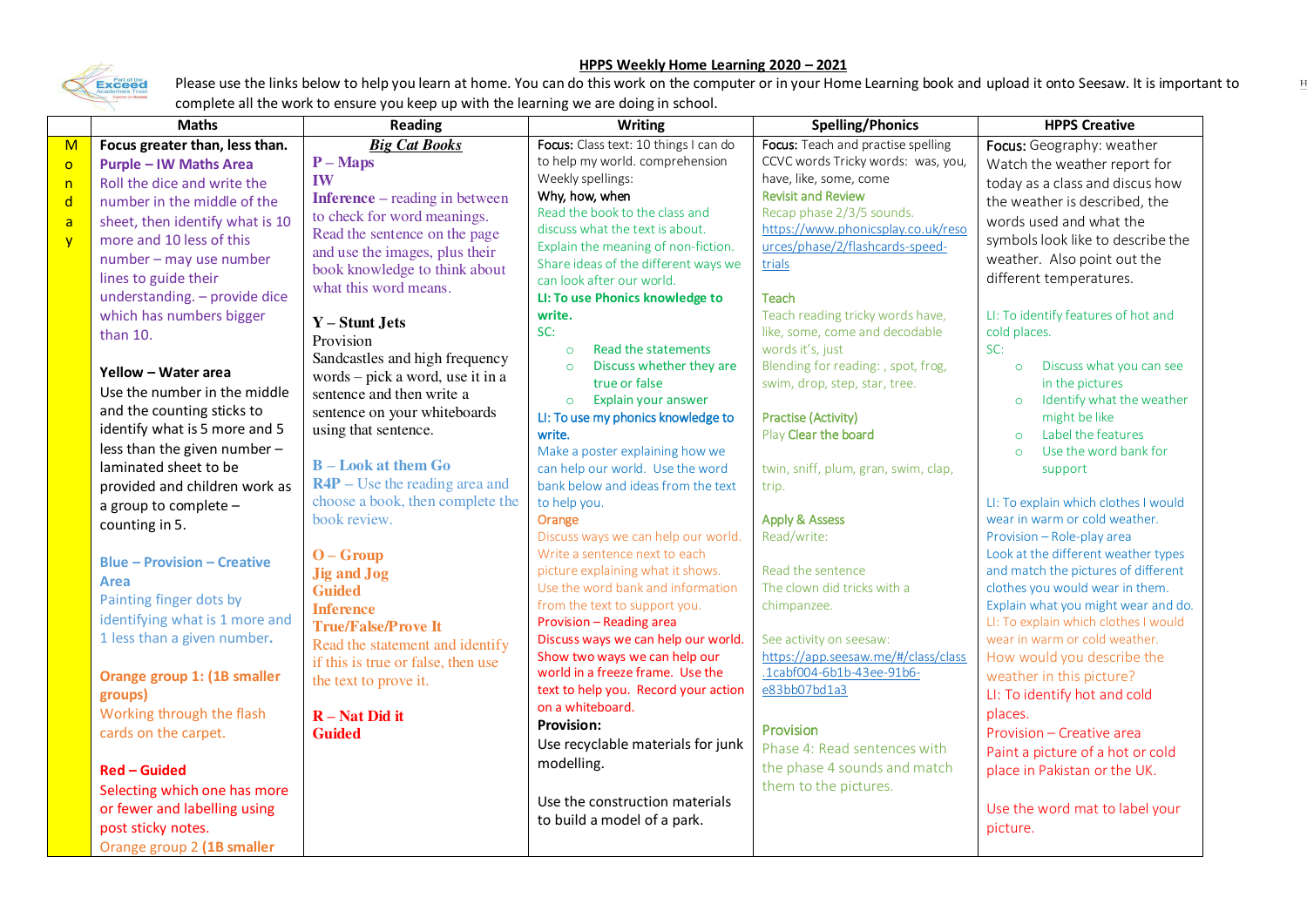| groups) - Guided<br>Identifying one more and one<br>less on a number line.<br>Use the interactive game on<br>Twinkle as a group input and<br>then they complete the sheet<br>in books.<br>https://www.twinkl.co.uk/reso<br>urce/t2-m-540-interactive-<br>number-line                                                                                                                                                                                                                                                                                                                                                                          |                                                                                                                                                                                                                                                                                                                                                                                                                                                                                                                        | Draw and write about ways we<br>can help our world.<br>Write a set of instructions of<br>how to brush our teeth.                                                                                                                                                                                                                                                                                                                                                                                                                                                                                                                                                                                                                                        |                                                                                                                                                                                                                                                                                                                                                                                                                                                                                                                                                                                                                                                                            | Activities accessible on seesaw:<br>https://app.seesaw.me/#/activities/li<br>brary?my library<br><b>Provision</b><br>Take turns to be weather<br>presenters and describe the<br>weather for today.<br>Role play area:<br>Draw a picture of what the<br>weather is like today and use<br>the word mat to describe it.<br>Use the information cards to<br>describe the weather in Spring.<br>Complete a weather diary for<br>this week.                                                                                                                                                                                                         |
|-----------------------------------------------------------------------------------------------------------------------------------------------------------------------------------------------------------------------------------------------------------------------------------------------------------------------------------------------------------------------------------------------------------------------------------------------------------------------------------------------------------------------------------------------------------------------------------------------------------------------------------------------|------------------------------------------------------------------------------------------------------------------------------------------------------------------------------------------------------------------------------------------------------------------------------------------------------------------------------------------------------------------------------------------------------------------------------------------------------------------------------------------------------------------------|---------------------------------------------------------------------------------------------------------------------------------------------------------------------------------------------------------------------------------------------------------------------------------------------------------------------------------------------------------------------------------------------------------------------------------------------------------------------------------------------------------------------------------------------------------------------------------------------------------------------------------------------------------------------------------------------------------------------------------------------------------|----------------------------------------------------------------------------------------------------------------------------------------------------------------------------------------------------------------------------------------------------------------------------------------------------------------------------------------------------------------------------------------------------------------------------------------------------------------------------------------------------------------------------------------------------------------------------------------------------------------------------------------------------------------------------|-----------------------------------------------------------------------------------------------------------------------------------------------------------------------------------------------------------------------------------------------------------------------------------------------------------------------------------------------------------------------------------------------------------------------------------------------------------------------------------------------------------------------------------------------------------------------------------------------------------------------------------------------|
| <b>Purple - Provision creative</b><br>Working through the flash<br>ū<br>cards on the carpet.<br>e<br>S.<br>d<br><b>Yellow - IW Maths Area</b><br>Roll the dice and write the<br>a<br>number in the middle of the<br>Ÿ.<br>sheet, then identify what is 10<br>more and 10 less of this<br>number - may use number<br>lines to guide their<br>understanding. - provide dice<br>which has numbers bigger<br>than 10.<br><b>Blue - Guided</b><br>- Guided<br>Recognising how to use the<br>symbols $>$ < = by using a<br>hundreds square to find the<br>position/place value of<br>numbers and identify which is<br>greater and which is smaller. | <b>Big Cat Books</b><br>$P - Maps$<br><b>Phonics</b><br>Match the pictures to the<br>sentences<br>$Y -$ Stunt Jets<br>.Guided<br><b>Inference</b><br><b>True/False/Prove It</b><br>Read the statement and identify<br>if this is true or false, then use<br>the text to prove it.<br><b>B</b> – Look at them Go<br><b>Guided</b><br>Use the finish my sentence<br>prompts to discuss the text, and<br>explain their knowledge about it.<br>$O - G$ roup<br><b>Jig and Jog</b><br>R4P<br>Use the reading area. Choose a | Focus: Class text: 10 things I can do<br>to help my world.<br>Weekly spellings:<br>There, have, you<br>LI: To use the conjunction 'because'.<br>Read the sentence starters about<br>ways we can help our world.<br>Use the text to extend the sentences<br>using the conjunction 'because'.<br>Orally compose the full sentence,<br>then write them in your book.<br>Make a poster explaining how we<br>can help our world. Use the word<br>bank below and ideas from the text<br>to help you.<br>LI: To read my work and check it<br>makes sense.<br>SC:<br>Use the text to help you to<br>$\circ$<br>answer the questions<br>Record your ideas<br>$\circ$<br>Read your work to check it<br>$\circ$<br>makes sense<br>LI: To read my work and check it | Focus: Teach and practise spelling<br>CCVC words Tricky words: was, you<br><b>Revisit and Review</b><br>Recap phase 2/3/5 sounds.<br>https://www.phonicsplay.co.uk/reso<br>urces/phase/2/flashcards-speed-<br>trials<br>Teach<br>Blending for reading: Countdown<br>speck, green, fresh, steep, smell,<br>track, spin.<br><b>Practise (Activity)</b><br>Sentence and picture matching<br><b>Word Bank</b><br>brown, sport, trash, start flag, spear,<br>spoil, spoon.<br><b>Apply &amp; Assess</b><br>Read/write:<br>A crab crept into a crack in the rock.<br>See activity on seesaw:<br>https://app.seesaw.me/#/class/class<br>.1cabf004-6b1b-43ee-91b6-<br>e83bb07bd1a3 | Focus: Geography: weather<br>Identify Pakistan on a world<br>map. Look at the pictures below<br>of two places in Pakistan and<br>discuss what you notice.<br>Discuss what you might wear<br>and what you might do.<br>LI: To explain which clothes I<br>would wear in warm or cold<br>weather.<br>Look at the pictures of different<br>environments and sort the<br>clothes according to which<br>environment they would suit<br>best.<br>LI: To identify features of hot<br>and cold places.<br>SC:<br>Discuss what you can<br>$\circ$<br>see in the pictures<br>Identify what the<br>$\circ$<br>weather might be like<br>Label the features |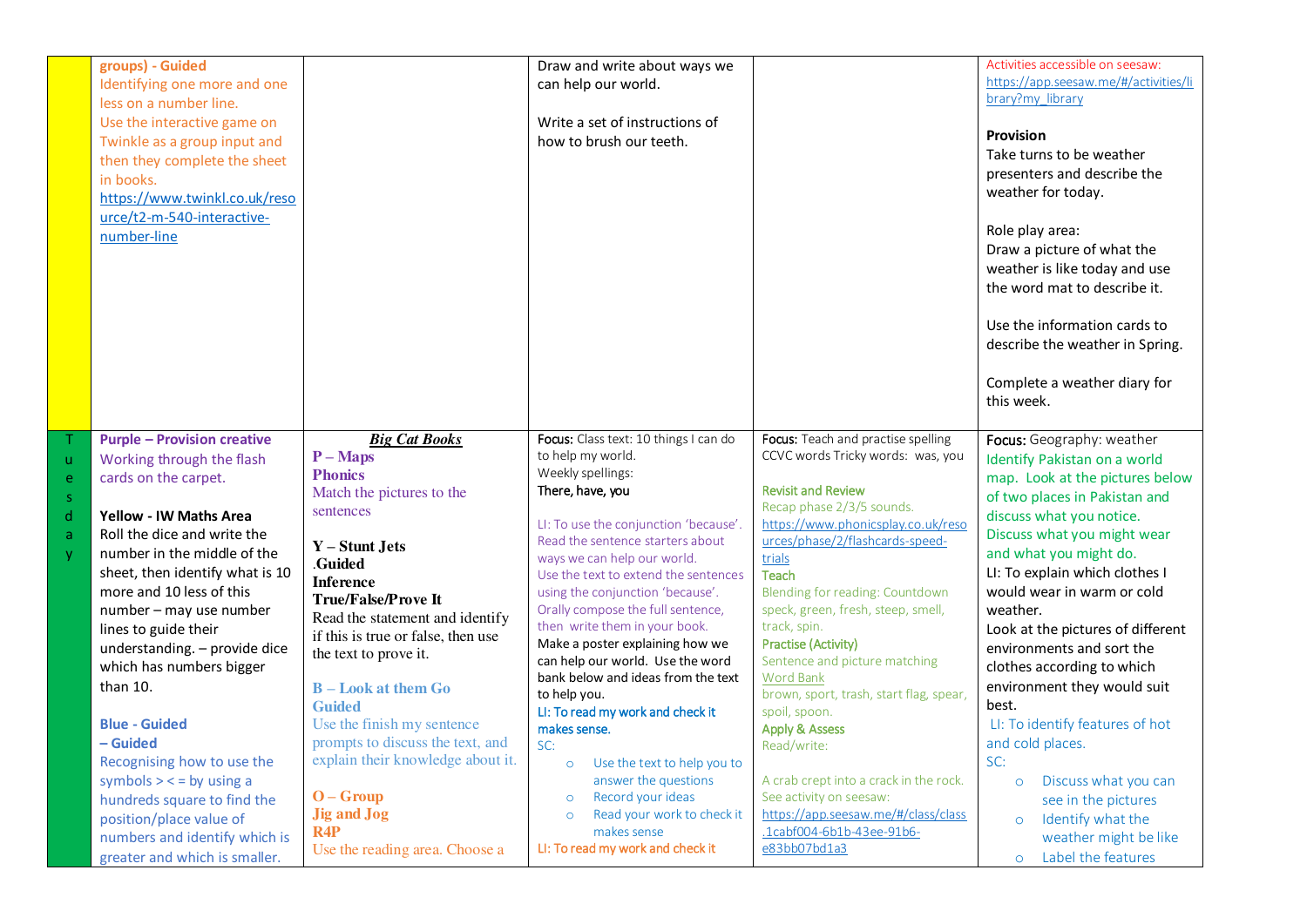|                                        | Orange group 1: (1B Higher)<br><b>Guided</b><br>Recognising how to use the<br>symbols $>$ < = by using a<br>hundreds square to find the<br>position/place value of<br>numbers and identify which is<br>greater and which is smaller.<br><b>Orange group 2: (1B Lower)</b><br><b>Water Area</b><br>Use the number in the middle<br>and the counting sticks to<br>identify what is 1 more and 1<br>less than the given number -<br>laminated sheet to be<br>provided and children work as<br>a group to complete<br><b>Red - Provision</b><br>Painting finger dots by<br>identifying what is 1 more and<br>1 less than a given number.<br>Ladybird revisit | book and complete the book<br>review in their workbooks.<br>$R - Nat Did it$<br><b>Provision - Phonics</b><br>Look at the picture and identify<br>the different objects in the<br>picture such as, pig; man; dog;<br>log; bin; map; sun; cat.                                                  | makes sense.<br>SC:<br>Use the text to help you to<br>$\circ$<br>answer the questions<br>Record your ideas<br>$\circ$<br>Read your work to check it<br>$\circ$<br>makes sense<br>Write a word or phrase to match<br>each picture.<br>Provision:<br>Use recyclable materials for junk<br>modelling.<br>Use the construction materials<br>to build a model of a park.<br>Draw and write about ways we<br>can help our world.<br>Write a set of instructions of<br>how to brush our teeth. | Provision<br>Phase 4: Read sentences with<br>the phase 4 sounds and match<br>them to the pictures.                                                                                                                                                                                                                                                                  | Use the word bank for<br>$\circ$<br>support<br>Provision - Role-play Area<br>Discuss the different types of<br>weather. Draw pictures to show<br>four different weather types.<br>Label your picture.<br>LI: To explain which clothes I<br>would wear in warm or cold<br>weather.<br>Provision - Role-play area<br>Look at the different weather<br>types and match the pictures of<br>different clothes you would<br>wear in them.<br><b>Provision</b><br>Take turns to be weather<br>presenters and describe the<br>weather for today.<br>Role play area:<br>Draw a picture of what the<br>weather is like today and use<br>the word mat to describe it.<br>Use the information cards to<br>describe the weather in Spring.<br>Complete a weather diary for<br>this week. |
|----------------------------------------|----------------------------------------------------------------------------------------------------------------------------------------------------------------------------------------------------------------------------------------------------------------------------------------------------------------------------------------------------------------------------------------------------------------------------------------------------------------------------------------------------------------------------------------------------------------------------------------------------------------------------------------------------------|------------------------------------------------------------------------------------------------------------------------------------------------------------------------------------------------------------------------------------------------------------------------------------------------|-----------------------------------------------------------------------------------------------------------------------------------------------------------------------------------------------------------------------------------------------------------------------------------------------------------------------------------------------------------------------------------------------------------------------------------------------------------------------------------------|---------------------------------------------------------------------------------------------------------------------------------------------------------------------------------------------------------------------------------------------------------------------------------------------------------------------------------------------------------------------|-----------------------------------------------------------------------------------------------------------------------------------------------------------------------------------------------------------------------------------------------------------------------------------------------------------------------------------------------------------------------------------------------------------------------------------------------------------------------------------------------------------------------------------------------------------------------------------------------------------------------------------------------------------------------------------------------------------------------------------------------------------------------------|
| W<br>e<br>d<br>n.<br>ė<br>d<br>a<br>y. | <b>Purple - Guided</b><br>Recognising how to use the<br>symbols $>$ < $=$ to find the<br>position/place value of<br>numbers and identify which is<br>greater and which is smaller.<br>Yellow - Guided<br>Recognising how to use the<br>symbols $>$ < = to find the<br>position/place value of                                                                                                                                                                                                                                                                                                                                                            | <b>Big Cat Books</b><br>$P-Maps$<br><b>Guided</b><br>To infer information from a text,<br>Use the '3 important' grid to<br>identify which they feel are the 3<br>most important messages which<br>are to be derived from this book.<br>Y – Stunt Jets<br>R4P<br>Use the reading area to read a | <b>Focus:</b> sentence structure<br>LI: To read my writing and check it<br>makes sense.<br>Make a poster explaining how we<br>can help our world. Use the word<br>bank below and ideas from the text<br>to help you.<br>LI: To use the conjunction<br>'because'.<br>Read the sentence starters about<br>ways we can help our world.<br>Use the text to extend the                                                                                                                       | Focus Teach and practise spelling<br>CCVC words Tricky words: was, you<br><b>Revisit and Review</b><br>Recap phase 2/3/5 sounds.<br>https://www.phonicsplay.co.uk/reso<br>urces/phase/2/flashcards-speed-<br>trials<br><b>Teach</b><br>Teach reading tricky words said, so<br>and went<br>Blending for reading: spark, bring,<br>crash, bleed, creep, brown, clown, | Focus: Geography: weather<br>LI: To identify types of weather.<br>Watch tomorrow's weather<br>forecast for Bradford and<br>Lahore.<br>Record what the weather will be<br>like and what the temperature<br>will be.<br>Explain what you might do in<br>each of the places.                                                                                                                                                                                                                                                                                                                                                                                                                                                                                                   |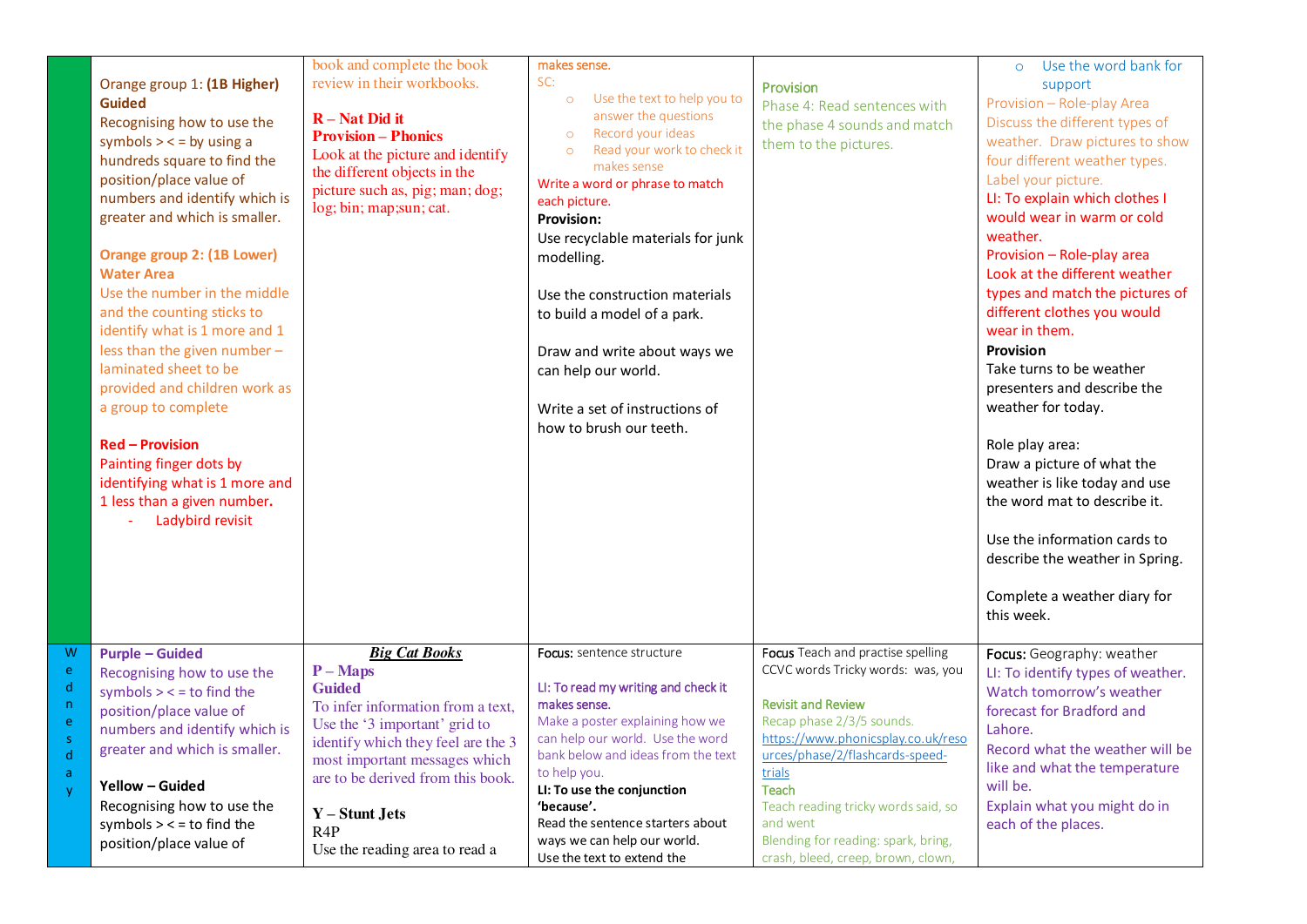| numbers and identify which is<br>greater and which is smaller.<br><b>Blue - IW - Roll the dice and</b><br>write the number in the<br>middle of the sheet, then<br>identify what is 10 more and<br>10 less of this number - may<br>use number lines to guide<br>their understanding. - provide<br>dice which has numbers bigger<br>than 10.<br>Orange - Group 1 - (Higher)<br><b>WATER</b><br>Use the number in the middle<br>and the counting sticks to<br>identify what is 1 more and 1<br>less than the given number -<br>laminated sheet to be<br>provided and children work as<br>a group to complete -<br>counting in 5<br>Orange - group 2 (lower)<br><b>Carpet Area</b><br>Selecting which one has more<br>or fewer and labelling using<br>post sticky notes.<br><b>Red - Creative area</b><br>Use the grid to identify more<br>or less, autonomy to choose<br>own number and sponge with<br>paint the number in the<br>middle, then finger dot more<br>or less on each side of the grid. | text then complete a book review<br>in their workbooks.<br><b>B</b> – Look at them Go<br><b>IW</b><br>Use the creative area and the<br>resources there to copy one of<br>the models from the book, it may<br>be the pully which throws a<br>bowl.<br>$O - G$ roup<br><b>Jig and Jog</b><br><b>Facilitated by the TA</b><br>Read the questions and then find<br>the book to find the answers.<br>$R - Nat Did it$<br><b>Provision - Phonics</b><br>Use Meg the Cat to read simple<br>sentences and match these to the<br>correct images. | sentences using the conjunction<br>'because'.<br>Orally compose the full sentence,<br>then write them in your book.<br><b>Modified</b><br>LI: To use capital letters and full<br>stops.<br>Read the sentence starters.<br>Use the text to record sentences<br>about how we can help our world.<br>Orally compose your sentences<br>before writing them.<br>LI: To use my phonics knowledge to<br>write.<br>Discuss ways we can help our world.<br>Show two ways we can help our<br>world in a freeze frame. Use the<br>text to help you. Record your action<br>on a whiteboard.<br>LI: To use my phonics knowledge to<br>write.<br>SC:<br>Listen to the question<br>$\circ$<br>Discuss your answer<br>$\circ$<br>Record your ideas<br>$\circ$<br><b>Provision:</b><br>Use recyclable materials for junk<br>modelling.<br>Use the construction materials<br>to build a model of a park.<br>Draw and write about ways we<br>can help our world.<br>Write a set of instructions of<br>how to brush our teeth. | cream.<br><b>Practise (Activity)</b><br>Play the game: Swap shop<br>tilt, tuft, tusk damp, bust.<br><b>Apply &amp; Assess</b><br>Read/write:<br>Write the sentence:<br>Did a shark ever jump off a tree?<br>Is the moon green?<br>See activity on seesaw:<br>https://app.seesaw.me/#/class/class<br>.1cabf004-6b1b-43ee-91b6-<br>e83bb07bd1a3<br>Provision<br>Phase 4 words buried treasure<br>game. | LI: To identify types of weather.<br>Identify Pakistan on a world<br>map. Look at the pictures below<br>of two places in Pakistan and<br>discuss what you notice.<br>Discuss what you might wear<br>and what you might do.LI: To<br>identify hot and cold places.<br>Provision - Creative area<br>Paint a picture of a hot or cold<br>place in Pakistan or the UK.<br>Use the word mat to label your<br>picture.<br>LI: To identify hot and cold<br>places.<br>Provision - Creative area<br>Paint a picture of a hot or cold<br>place in Pakistan or the UK.<br>Use the word mat to label your<br>picture.<br>LI: To identify features of hot<br>and cold places.<br>SC:<br>Discuss what you can<br>$\circ$<br>see in the pictures<br>Identify what the<br>$\circ$<br>weather might be like<br>Share your ideas<br>$\circ$<br>Use the word bank for<br>$\circ$<br>support<br><b>Provision</b><br>Take turns to be weather<br>presenters and describe the<br>weather for today.<br>Role play area:<br>Draw a picture of what the<br>weather is like today and use |
|--------------------------------------------------------------------------------------------------------------------------------------------------------------------------------------------------------------------------------------------------------------------------------------------------------------------------------------------------------------------------------------------------------------------------------------------------------------------------------------------------------------------------------------------------------------------------------------------------------------------------------------------------------------------------------------------------------------------------------------------------------------------------------------------------------------------------------------------------------------------------------------------------------------------------------------------------------------------------------------------------|-----------------------------------------------------------------------------------------------------------------------------------------------------------------------------------------------------------------------------------------------------------------------------------------------------------------------------------------------------------------------------------------------------------------------------------------------------------------------------------------------------------------------------------------|------------------------------------------------------------------------------------------------------------------------------------------------------------------------------------------------------------------------------------------------------------------------------------------------------------------------------------------------------------------------------------------------------------------------------------------------------------------------------------------------------------------------------------------------------------------------------------------------------------------------------------------------------------------------------------------------------------------------------------------------------------------------------------------------------------------------------------------------------------------------------------------------------------------------------------------------------------------------------------------------------------|------------------------------------------------------------------------------------------------------------------------------------------------------------------------------------------------------------------------------------------------------------------------------------------------------------------------------------------------------------------------------------------------------|------------------------------------------------------------------------------------------------------------------------------------------------------------------------------------------------------------------------------------------------------------------------------------------------------------------------------------------------------------------------------------------------------------------------------------------------------------------------------------------------------------------------------------------------------------------------------------------------------------------------------------------------------------------------------------------------------------------------------------------------------------------------------------------------------------------------------------------------------------------------------------------------------------------------------------------------------------------------------------------------------------------------------------------------------------------|
|                                                                                                                                                                                                                                                                                                                                                                                                                                                                                                                                                                                                                                                                                                                                                                                                                                                                                                                                                                                                  |                                                                                                                                                                                                                                                                                                                                                                                                                                                                                                                                         |                                                                                                                                                                                                                                                                                                                                                                                                                                                                                                                                                                                                                                                                                                                                                                                                                                                                                                                                                                                                            |                                                                                                                                                                                                                                                                                                                                                                                                      | the word mat to describe it.                                                                                                                                                                                                                                                                                                                                                                                                                                                                                                                                                                                                                                                                                                                                                                                                                                                                                                                                                                                                                                     |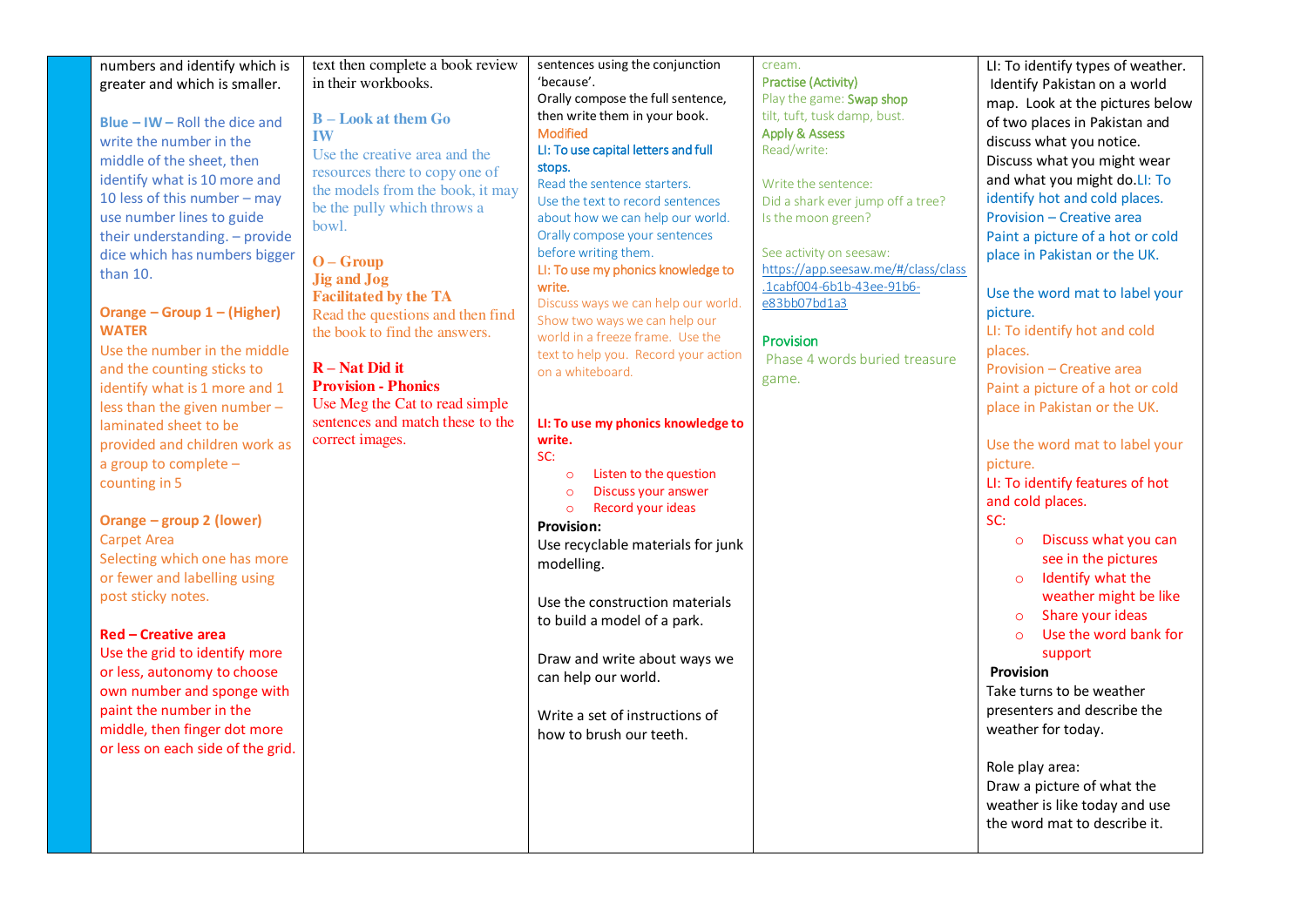|                                                                                                        |                                                                                                                                                                                                                                                                                                                                                                                                                                                                                                                                                                                                                                                                                                                                                                                                                                                                                             |                                                                                                                                                                                                                                                                                     |                                                                                                                                                                                                                                                                                                                                                                                                                                                                                                                                                                                                                                                                                                                                                                        |                                                                                                                                                                                                                                                                                                                                                                                                                                                                                                                                                                                                                                                                                                                                                                             | Use the information cards to<br>describe the weather in Spring.<br>Complete a weather diary for<br>this week. |
|--------------------------------------------------------------------------------------------------------|---------------------------------------------------------------------------------------------------------------------------------------------------------------------------------------------------------------------------------------------------------------------------------------------------------------------------------------------------------------------------------------------------------------------------------------------------------------------------------------------------------------------------------------------------------------------------------------------------------------------------------------------------------------------------------------------------------------------------------------------------------------------------------------------------------------------------------------------------------------------------------------------|-------------------------------------------------------------------------------------------------------------------------------------------------------------------------------------------------------------------------------------------------------------------------------------|------------------------------------------------------------------------------------------------------------------------------------------------------------------------------------------------------------------------------------------------------------------------------------------------------------------------------------------------------------------------------------------------------------------------------------------------------------------------------------------------------------------------------------------------------------------------------------------------------------------------------------------------------------------------------------------------------------------------------------------------------------------------|-----------------------------------------------------------------------------------------------------------------------------------------------------------------------------------------------------------------------------------------------------------------------------------------------------------------------------------------------------------------------------------------------------------------------------------------------------------------------------------------------------------------------------------------------------------------------------------------------------------------------------------------------------------------------------------------------------------------------------------------------------------------------------|---------------------------------------------------------------------------------------------------------------|
| $\mathsf T$<br>h<br>$\mathsf{u}$<br>$\mathsf{r}$<br>$\mathsf S$<br>$\sf d$<br>$\mathsf{a}$<br><b>y</b> | <b>Purple - Provision</b><br>Use the base 10 blocks in and<br>the hundred square to identify<br>what is 5 more and 5 less than<br>the given number - laminated<br>sheet to be provided and<br>children work as a group to<br>complete - counting in 5.<br>Yellow - Working through the<br>flash cards on the carpet.<br><b>Blue - Provision Guided with</b><br>the Teacher<br>Use the number in the middle<br>and the base tens and ones to<br>identify what is 1 more and 1<br>less than the given number -<br>laminated sheet to be<br>provided and children work as<br>a group to complete -<br>counting in 5<br>Orange $1 - (higher)$<br><b>IW</b><br><b>Orange 2 - Guided (lower)</b><br>with the TA<br><b>Construction Area</b><br>Using the Legos to create one<br>more and one less - place<br>them onto the grid.<br><b>Red - Water - Provision</b><br>Choose a number pebble from | <b>Big Cat Books</b><br>$P-Maps$<br>R4P<br>Use the reading area to choose a<br>book and then complete a book<br>review.<br>Y - Stunt Jets<br><b>Provision</b><br>$B - Look$ at them $Go$<br><b>IW</b><br>$O - G$ roup<br><b>Jig and Jog</b><br><b>IW</b><br>$R - Nat Did$ it<br>R4P | Focus: sentence structure<br>Independent<br>Tricky words dominoes<br>Read the phase 5 tricky words and<br>work with a partner to match<br>dominoes. Match all the words to<br>complete the activity<br><b>Modified</b><br>Writing area - Read the words and<br>use the magnetic letters to make<br>them. Spell the word correctly on<br>the line, and use the words to write<br>your own sentences.<br>Carpet area - independent<br>Make the Phase 2 tricky word using<br>playdough and magnetic letters.<br>Trace, then write the word.<br>Activities accessible on seesaw:<br>https://app.seesaw.me/#/activities/li<br>brary?my library<br><b>Provision:</b><br>Read the high frequency words,<br>make them using magnetic<br>letters and use them in a<br>sentence. | Focus: Teach and practise spelling<br>CCVC words Tricky words: was, you<br><b>Revisit and Review</b><br>Recap phase 2/3/5 sounds.<br>https://www.phonicsplay.co.uk/reso<br>urces/phase/2/flashcards-speed-<br>trials<br><b>Teach</b><br>Teach reading tricky words said, so<br>and went<br>Blending for reading CVCC words,<br>extending CVC words to CVCC<br>words: bend, mend, hump, bent,<br>tent.<br><b>Practise (Activity)</b><br>Play the <b>Buried Treasure</b><br>game.<br><b>Apply &amp; Assess</b><br>The frog jumps in the pond and<br>swims off.<br>Have you seen a trail left by a snail?<br>See activity on seeaw:<br>https://app.seesaw.me/#/class/class<br>.1cabf004-6b1b-43ee-91b6-<br>e83bb07bd1a3<br>Provision<br>Phase 4 words buried treasure<br>game. | PPA-RE/PSHE                                                                                                   |